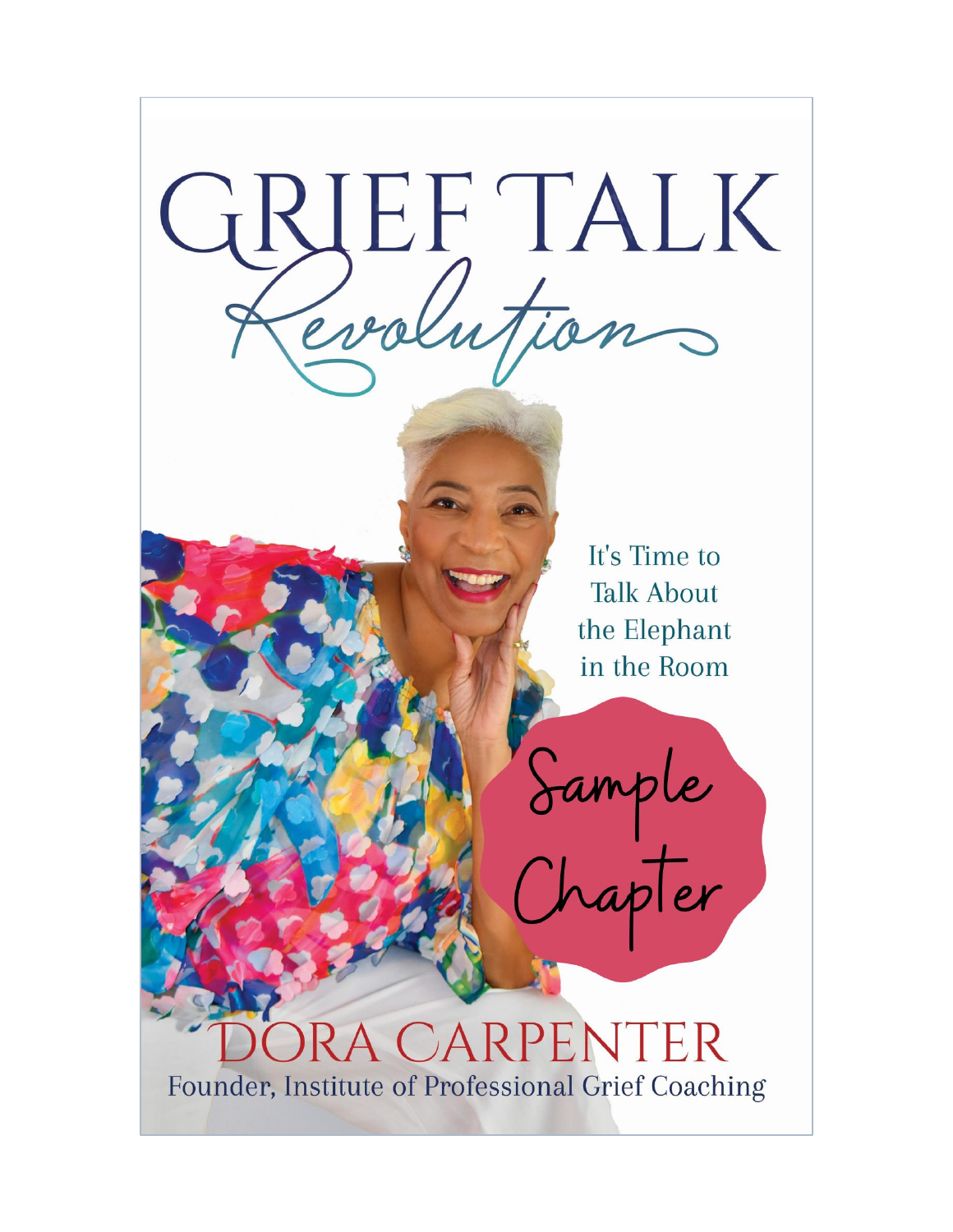**Here is your sample chapter taken from Grief Talk Revolution: It's Time to Talk About the Elephant in the Room. Visit [Amazon](https://amzn.to/3iTKJ2D) for paperback and Kindle formats of the book.**

# **THE INVISIBLE FACES OF GRIEF**

Grief is the journey. Gratitude is the destination.

Copyright © 2022 Dora Carpenter

All rights reserved. No portion of this book may be utilized in any form or by any means, electronic or mechanical, including photocopying, without permission in writing from the author.

ISBN: 9798423055110

#### Disclaimer:

This book is intended to offer information, tools, encouragement, and support. It is not a substitute for the advice, diagnosis, or treatment of professional counseling, therapy, or mental health services. The information contained herein is not based on a conceptual, intellectual, or theological perspective. The author, the Institute of Professional Grief Coaching, From Grief to Gratitude Coaching Program, and From Grief to Gratitude Coach Certification Program do not imply, infer, or attempt to fix, heal, or cure grief; and do not imply or provide professional counseling or therapy. If you are experiencing serious suicidal thoughts that you cannot control, please telephone 911 or call the [National](https://suicidepreventionlifeline.org/) Suicide [Prevention](https://suicidepreventionlifeline.org/) Lifeline at 1-800-273-TALK (8255).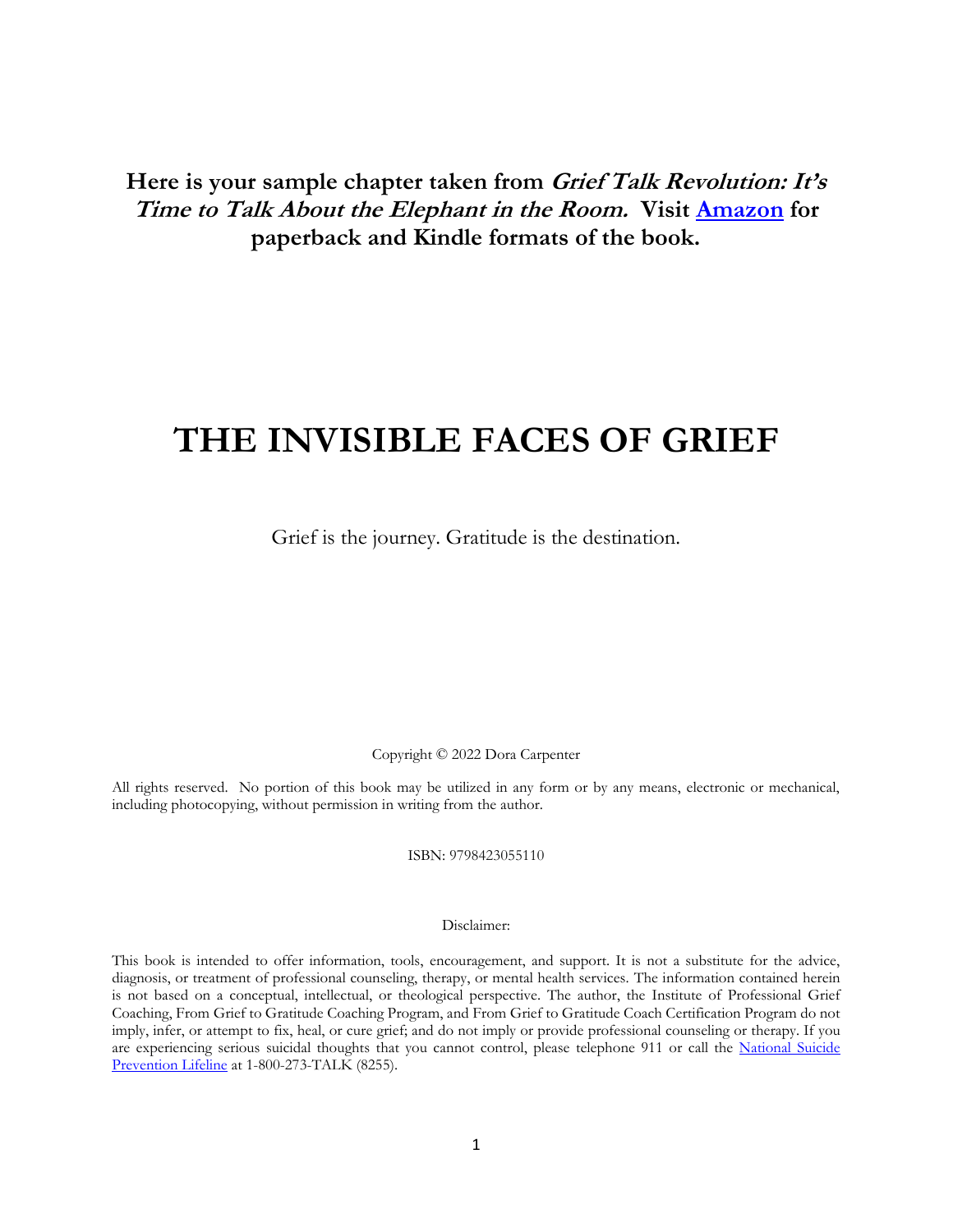#### **PLEASE DON'T SAY YOU UNDERSTAND HOW I FEEL**

When offering condolences, know that it is not always what is said, but how the individual perceives what is said. Within 24 to 48 hours of notification of a death, you will hear many statements, comments, and expressions of sympathy from others who are trying to support you through your grief and make you feel better. Unfortunately, the majority of these are not helpful. Many can actually be hurtful and even prolong the intense heartbreak and pain of coping with your loss.

While having all good intent, it is not our fault that we say things that don't help. We are not educated on the topic, so we say what we've always heard and said in our sincere attempt to express empathy, sympathy, and concern.

Here is your crash course in "What Not to Say and Best Things to Say to Someone Who is Grieving." I will only share a few of the more commonly used expressions.

#### **What Not to Say to Someone Who is Grieving:**

**I understand how you feel.** This is a common response when one's experience with loss is similar. However, no one can really understand how you feel because no one knows the exact intimate relationship you shared with your loved one or did not share at the time of the death. No one knows the personal emotions you are internalizing at this time as it relates to the deceased, the relationship at the time of the loss, or the circumstances surrounding it. Remember, your grief is unique to you!

I've made arrangements with five siblings burying the same birth mother, and each expressed a different emotional response to loss. One very stoic, wanting to take care of the business and exhibiting no outward 'typical' emotions of grief; one too distraught to participate in the interment conference because she had not spoken to her mother in several years; one angry at the medical staff who treated her mother; one refusing to agree on the final disposition of the body because she didn't get to say goodbye; one angry with me for asking the necessary questions. All were expressing their personal responses to the loss of their mother. Although expressing anger and judgment between each other, neither was right nor wrong.

**You will get over it. Let go. Time heals all wounds. This is behind you now. You need to move on.** Don't rush or try to fix a person's grief or try to get them to avoid or deny the feelings associated with it. Grief doesn't follow a mandated timeline. It is never eradicated; it is only experienced. You don't forget or get over it. You will accept that the physical body is no longer present, but the cherished memories remain. Many create rituals for a continued connection and bond with loved ones beyond the physical death. Break your arm, and there is a process for healing. You get the necessary medical attention to repair the break, physical therapy for correct healing, and with time you resume normal activities. However, the reminder of that break is always there. You will never forget your loved one or the shared memories, but you transition to a place where you can hold the loss and your new sense of normalcy in the same space. You will integrate the loss into your life as you begin to embrace your future.

Not understanding this, oftentimes, others will distance themselves because they're tired of hearing the repeated expressions of loss and feel the person needs to let it go and quickly move on.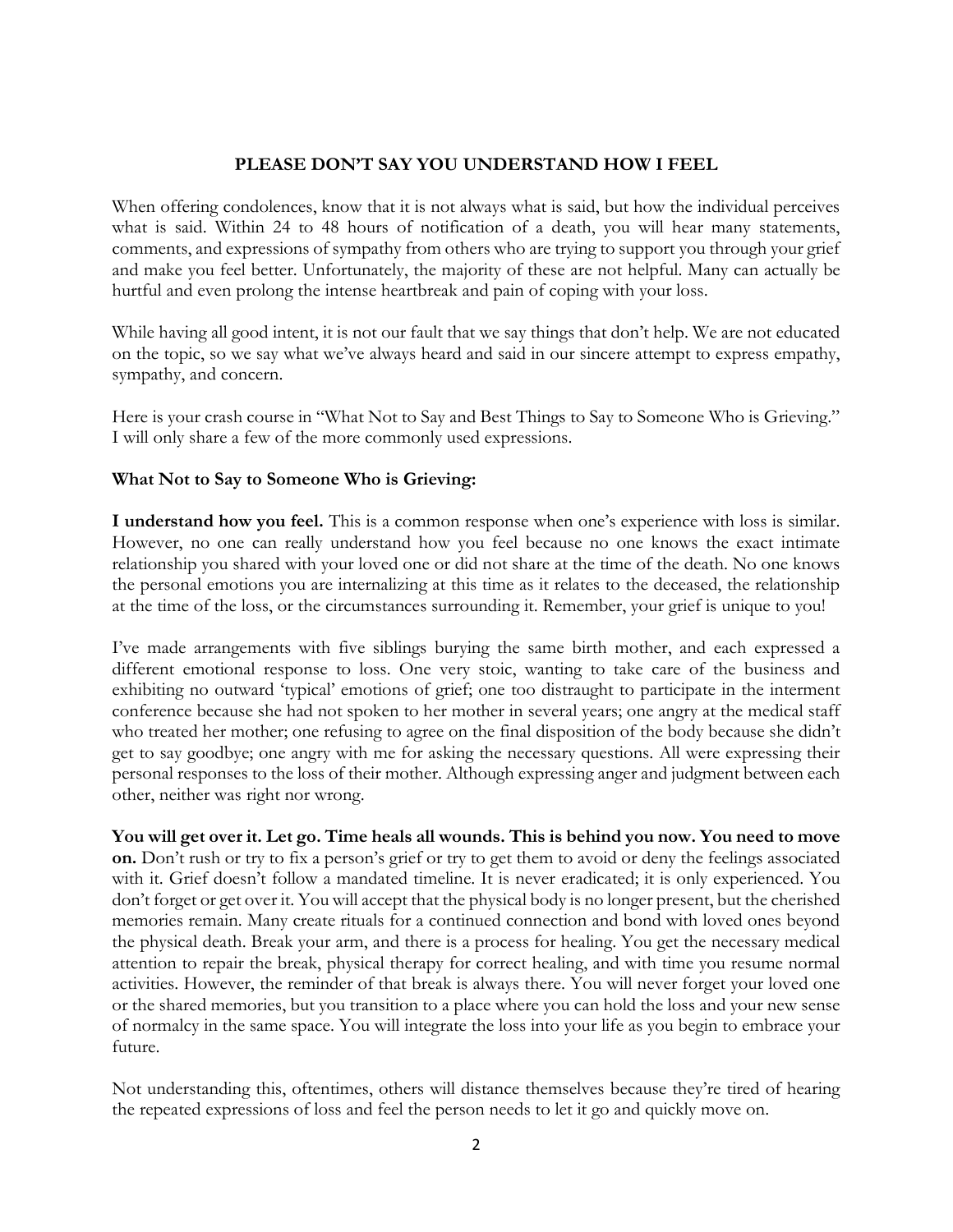**It was just God's will. He's in a better place now. God doesn't make any mistakes.** Before you tune me out, give me a chance to further share here. Unless the grieving individual is where you are, on the same level spiritually, and can receive what you are saying, this statement does not help and may even anger one who is grieving. This is not the appropriate time to force your personal beliefs on another.

I received a call from a mother who had just delivered a stillbirth. Of course, distraught with questions of why, why, why. I didn't know her personally, so what if I had responded, "Well, it was just God's will?" and she replied, "well, tell me why God would allow me to carry my daughter for nine months, go to all my prenatal care visits, eat healthy for my baby and me, listen to her heartbeat hours before the birth, and kill her during the delivery? What did I do so bad to anger God?" I don't think I could answer that.

Death can allow one to question or even become angry at God in that moment. It might also allow one to become closer to God as they rely on their faith for comfort, strength, and hope. The occurrence of death does not discriminate based on religious beliefs or lack thereof, so be sensitive and non-judgmental to one's beliefs and values when offering condolences of a religious nature.

**Keep busy so you don't think about it.** Trying to avoid grief delays the grieving process. It forces the person to move away from or completely ignore the pain, feelings, and emotions, and delays the essential step of actually acknowledging and accepting the death. Until you do so, you can't successfully move forward with your life. It is natural to think of your loved one, especially on special days such as anniversaries, birthdays, holidays, or during special events. You don't want the person to just move on and never face the grief head-on because it will become unresolved grief, which can show up in other areas of life, even many years later. Giving coping suggestions that distract one from grieving is counterproductive to the necessary grief work, such as stopping going to the cemetery every day, getting rid of the clothes and photos, stopping looking at the scrapbooks, etc. You must fully grieve the loss, not isolate or deny it.

**You are being selfish.** I've frequently heard this from the pulpit during delivery of the eulogy. To telling one that grieving is selfish is asking them to deny their normal and natural responses to loss and can lead to denied or unresolved grief. Unresolved grief can manifest in the unhealthy physical, emotional, mental, and spiritual wellbeing of a person with short and long-term effects.

#### **Best Things to Say to Someone Who is Grieving:**

You will notice that saying less is better.

**I can't imagine how you feel, but I am here for you.** A true and compassionate response. It is not invasive and allows the person to open up and share if they choose to.

**I wish I had the right words; please know that I care.** This is safe, appropriate, and keeps you from saying all the wrong things.

**Silence is golden.** Oftentimes we don't need to talk. Simply being present for the person indicates your care and concern. This also allows you to give them the greatest gift you can at this time… being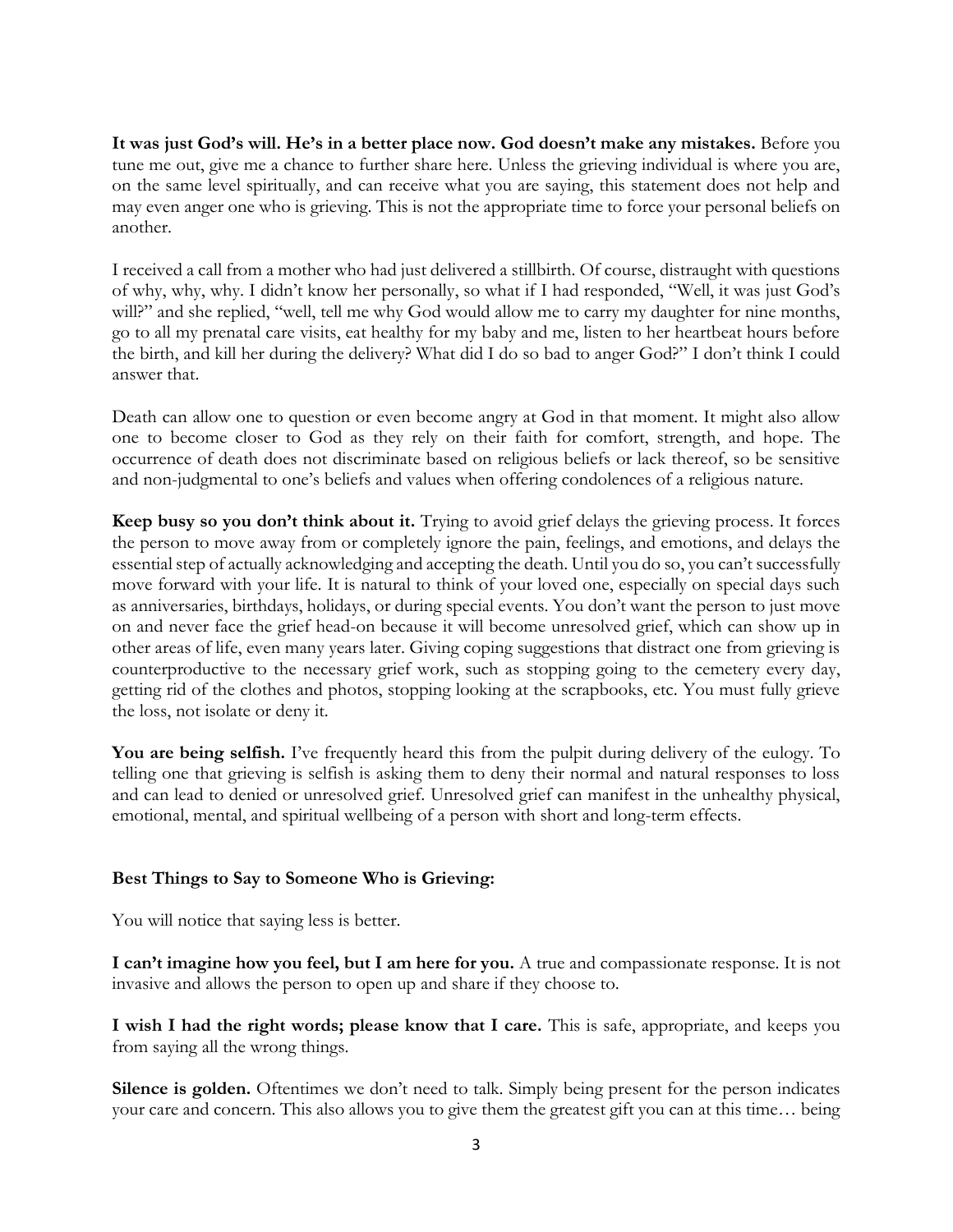there to listen. Let them share as much or as little as they like. No attempts on your part to judge, fix, or cure them! Do not attempt to stop the tears. Let them cry!

**My condolences on your loss**. One that we are all familiar with and safe. Don't follow up with questions, such as "What happened?" as they might not feel comfortable with sharing at this time.

I worked with parents making arrangements for their daughter, who died by suicide. She was an honor student, the life of the party, the girl with the biggest smile, cheerleader, and so much more they shared. Of course, everyone wanted to know what happened. Still shocked and labored with guilt and embarrassment, they opted for a private service, left their home, and moved away. Literally disappearing to avoid sharing about their loss.

**We all need support at times like this. I am here for you.** Please only say this if you mean it. If you personally know the person and know their routines, offer to do something you know they always do, i.e., take the parent for medical appointments, drop off the children at school, walk the dog, do the grocery shopping, etc. Try not to say, "Call me if you need anything," but offer to do a specific task instead.

I'm sure you've heard that action speaks louder than words. Just be there for them, but don't overstay your welcome as they need space to grieve. A hug with no words is comforting. Offer to do routines as little things mean a lot at a time like this, i.e., groceries, children to activities, etc. Fix meals. Make notification phone calls. Accompany them to make arrangements. Be there to listen in a nonjudgmental fashion. Let them grieve!

#### **To Say or Not to Say?**

**I'm sorry for your loss.** This one can go either way. I used it all the time when assisting families until one incident. Walking with a family to verify her mother's gravesite, I said, "I'm sorry for your loss." She stopped, stared at me, and responded, "How dare you belittle me. Don't feel sorry for me. I am not a victim," and a few other words. I was clueless about how my good intention caused upset and disconnect for my client. She shared how her mother was the family's matriarch, how proud she was of her life, and how that statement was offensive to her.

Remember, it is not what we say but how the person perceives what we say. I don't use that expression of sympathy anymore, but I wouldn't put it in the list of things not to say.

------------

It still amazes me how little we know about grief. Even as death care professionals working with grieving families each day, we were never given training in grief education. Medical students do not have grief education as part of their required curriculum. We must do more!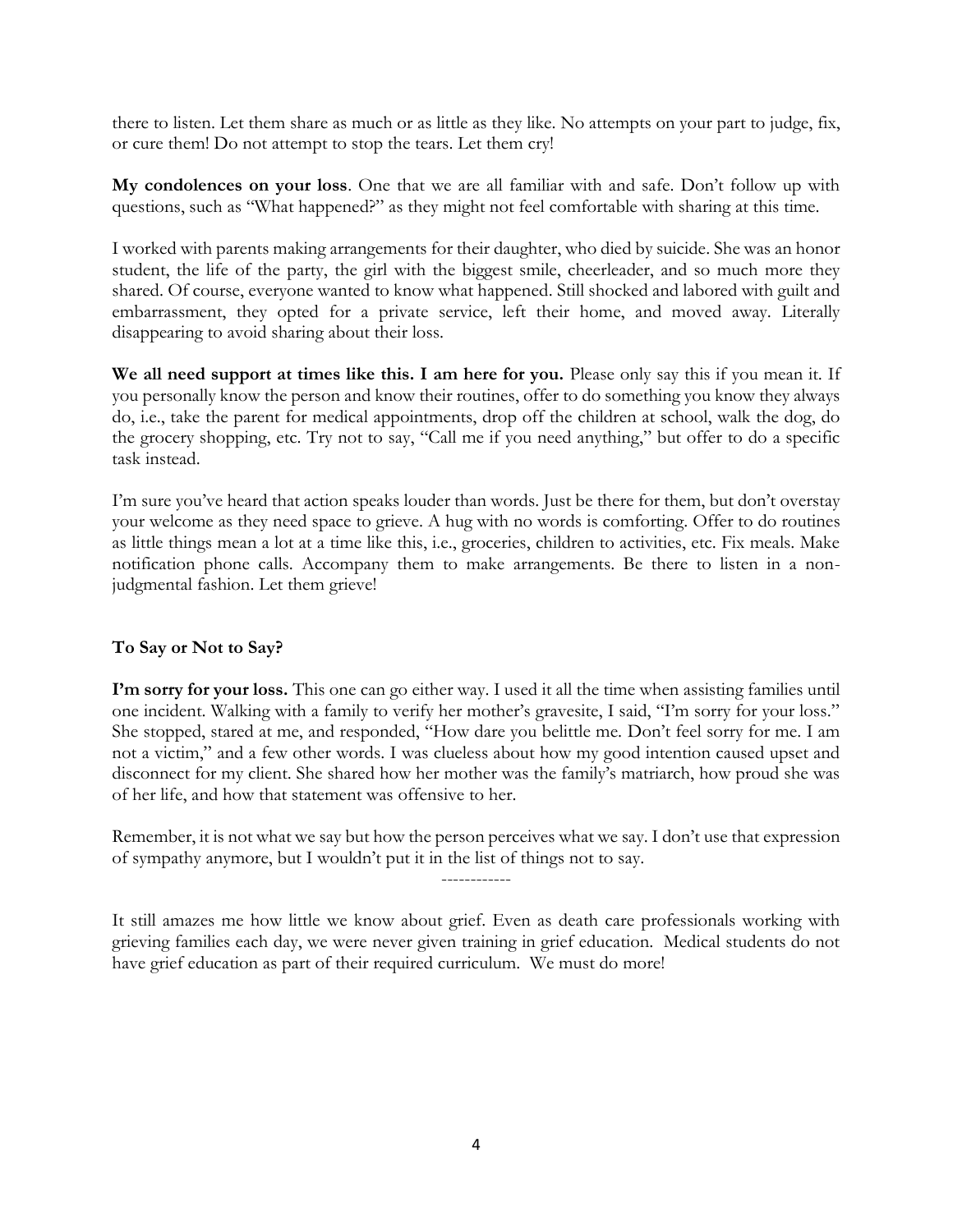#### **THE UNINTENTIONAL KILLER OF EMPATHY**

Empathy is defined by Merriam-Webster as "the action of understanding, being aware of, being sensitive to, and vicariously experiencing the feelings, thoughts, and experience of another of either the past or present without having the feelings, thoughts, and experience fully communicated in an objectively explicit manner."

Our intent for offering empathy is genuine care and concern for the bereaved. We say what we hope will ease the pain, bring peace and comfort, and make one feel better (however we define better). In attempting to do so, we will use a comparative analysis, hoping it invokes a sense of gratitude, a temporary feeling of satisfaction or replacement, and a feeling of the situation not being so bad. Here are examples of how we do this:

At least you are young and can have other children.

- At least you got a chance to say goodbye.
- At least he didn't suffer.
- At least you were married for 45 years.
- At least you got to hold your baby.
- At least you have two other children.
- At least your mother got to celebrate her  $90<sup>th</sup>$  birthday.
- At least your sister got to see her first grandchild.
- At least they caught the person who killed your son.
- At least she is no longer in pain.
- At least you got to take that planned vacation together.
- At least now he is in a better place.
- At least you were able to spend last Christmas together.

#### *At least… At least… At least….*

If you take nothing else away from this section, remember this. **Empathy never begins with "at least."**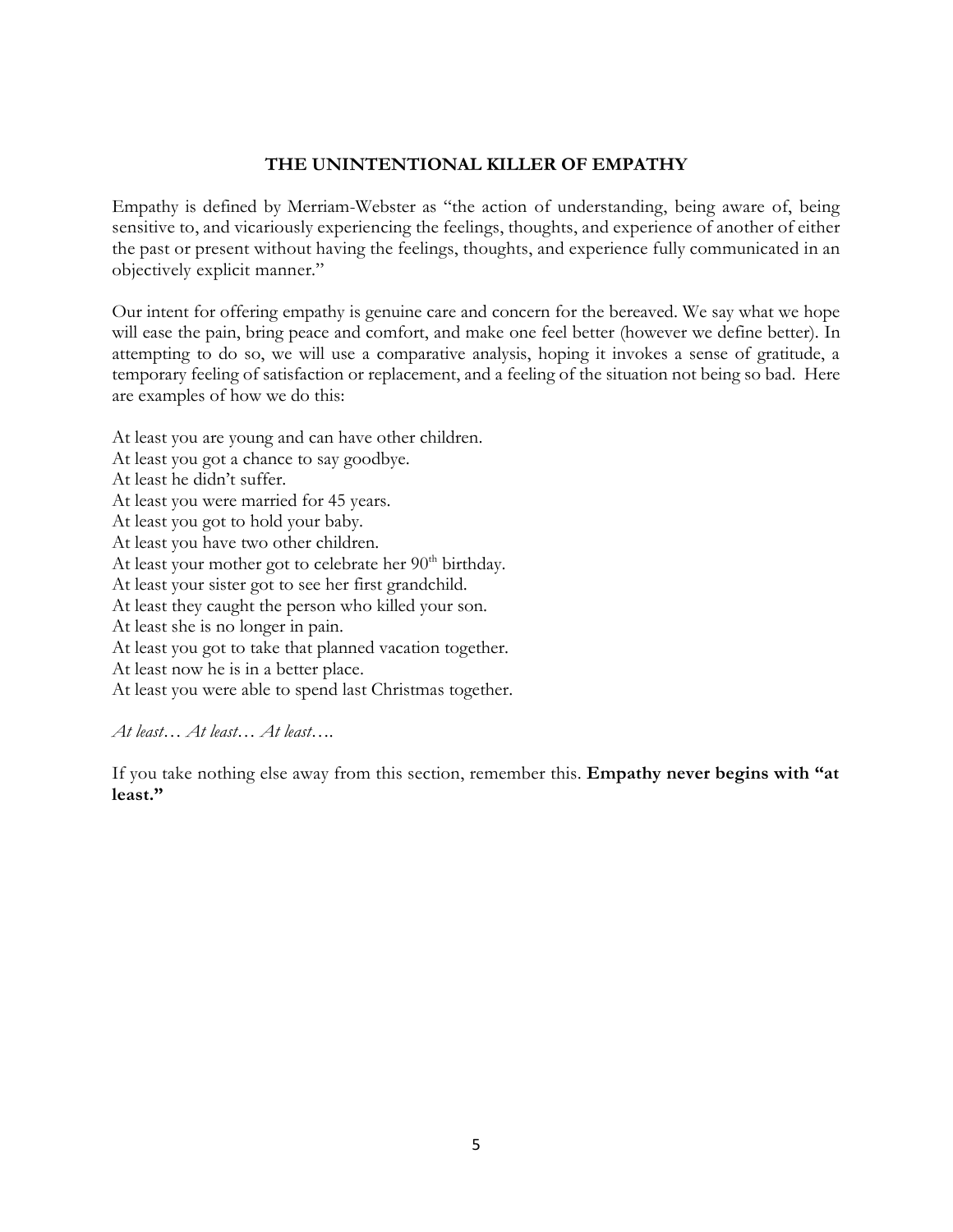#### **PLEASE DON'T JUDGE ME**

Grief manifests itself in many ways. One's thoughts, beliefs, morals, religious or spiritual preferences, family traditions, the afterlife, likes, or dislikes should not be judged. There is no right or wrong way to express one's thoughts, beliefs, or decisions relating to loss, death, and grief. Be mindful that it is not your story, but the story, beliefs, and opinions of the one who is grieving.

I learned this the hard way while assisting families when working in the death care industry and sometimes internally judging others' thoughts, beliefs, and decisions. I will share a few incidences that might resonate with you.

A husband comes in to make arrangements for his wife and brings his nine-year-old granddaughter with him. I immediately get coloring and activity books for the little girl and usher her to the side of the room. He stops me and informs me that she is a part of this and will assist with making the arrangements for her grandmother. I always thought that children of this age were pretty much not included in making funeral arrangements. **I judged!** By the way, the little girl was very involved with answering questions and helping her grandfather with decisions.

A daughter making arrangements for her mother and adamantly refusing to design or purchase a memorial for the gravesite. She doesn't believe in coming to the cemetery on the day of service or any time after that. Her mother isn't there. I internally thought, how cruel? It's your mother, and you won't attend the service or even mark her gravesite? **I judged.** The physical body indeed is not there, and we can't decide how one connects with spirit or continues the bond after the physical death. It is up to the individual whether they choose to memorialize and/or visit the final resting place of the remains for solace, rituals, remembrance, etc.

It was an honor to work with the late Dr. Dorothy Height, National Council of Negro Women, on the occasions of making her cemetery pre-arrangements and facilitating her entombment. Esteemed guests came from all over on the day of her service, and I overheard a woman comment, "Why didn't they bury her in a private estate?" I couldn't respond, but I would have said, "Dr. Height selected her site before her death. This was her personal preference." **That lady judged**. It was heartwarming for me to remember the day Dr. Height and her entourage visited the cemetery. I toured them, she made her mausoleum selection and invited me to her home to complete the necessary paperwork.

How about options such as cremation, traditional ground or lawn crypt burial, mausoleum entombment, or private estates? I learned so much about personal choices versus family traditions in this regard. Today, many decisions regarding the final disposition of the body are based on the environment, fears, religion, ego, status, etc. Whether the deceased left their final wishes, or the family members decide, it is a personal preference. Cremation is no longer an option based merely on financial circumstances. **Don't judge.**

No, we aren't having a funeral. Instead, we're having a football party at the stadium after the football game on Sunday. We've rented out the stadium because he organized the fan club of our football team. Everyone is wearing the team jersey. What? Is this an appropriate way to honor the life of such an esteemed, well-respected professional in the community? **I judged**. There are endless ways to personalize a celebration of life, and memorialization options available today include everything from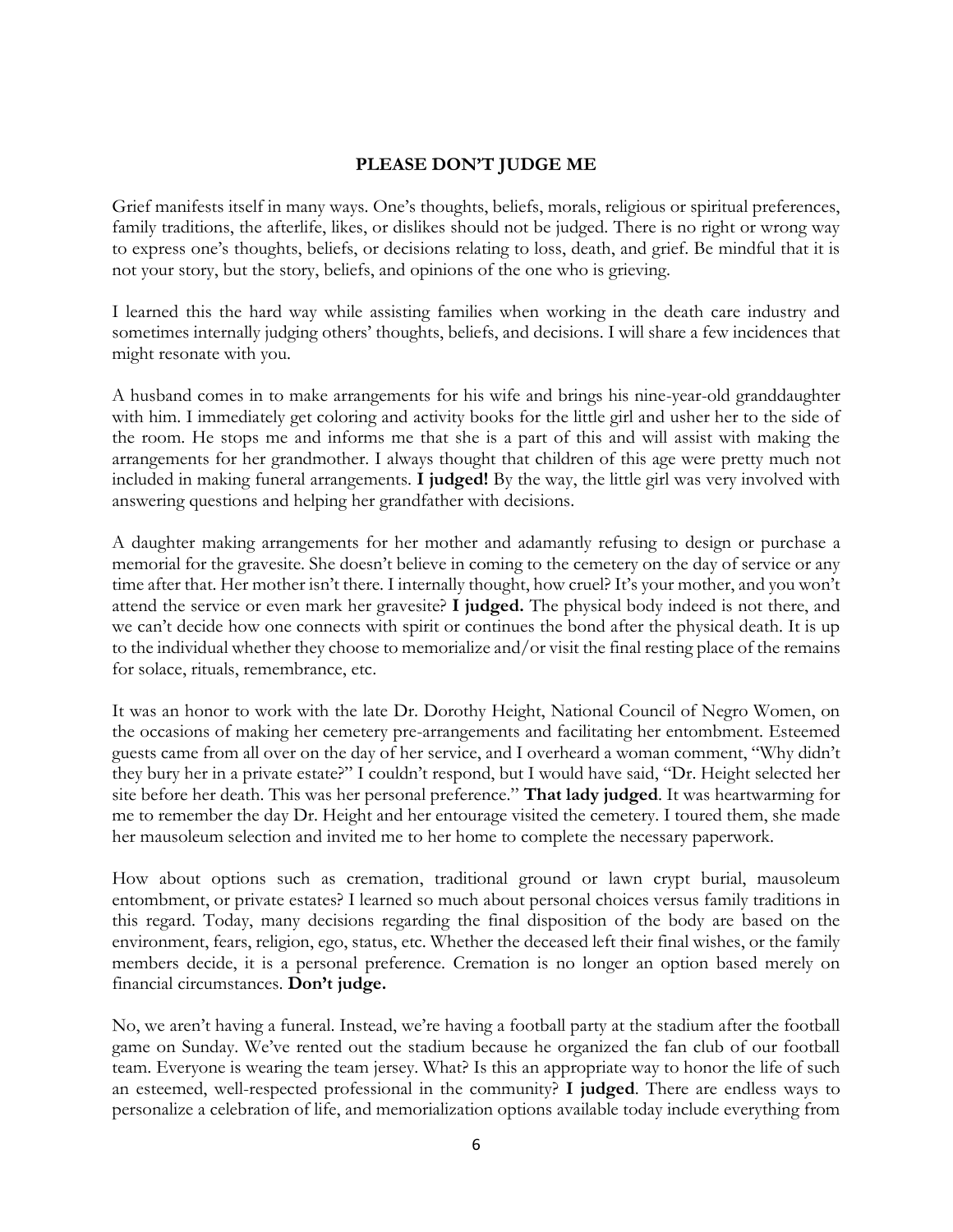personalized jewelry for cremated remains (ashes), celebrations at sea, burying a memory capsule, purchasing and naming a star, to sending your loved one's cremains into outer space!

One day I left the room due to the intense verbal abuse from a mother making arrangements for her son who was a victim of gun violence. Her behavior during the interment conference and the language she used were unacceptable. After refusing to work with her but being sent back into the room by my manager, I simply did what I had to do. Weeks later, she came in to apologize and asked me to accompany her to her son's gravesite, which became a weekly event. She went on to pen a book during those weekly visits, and years later, I still hear from her occasionally. **I judged**. We can't judge one's behavior at this time or even take it personal. It is usually not against us. We have no idea what they are feeling on the inside.

"Dora, can I dig him up and kill him again?" A life coaching client's grief turned to extreme anger as she was forced to reboot her entire life from scratch after ten years of marriage. Her husband never changed the beneficiary on any of his policies or legal documents, and she now has to leave the house and the proceeds of the life insurance policy, along with the house, all go to his former wife. Her family and friends have ridiculed, chastised, blamed, and embarrassed her. **They judged**. Many find it challenging, or even unnecessary, to have important conversations regarding finances, insurance, wills, medical, and end-of-life instructions. Having these conversations is a gift that we give our loved ones.

An interment conference that is etched in my mind forever. A mother burying her two-year-old daughter who had been brutally raped, beaten, and burned. She refused to come inside the office to make arrangements. It took me over two hours talking to her to get her to come inside. Some said, "How terrible of her to not want to make arrangements for her own child." Others said, "It must have been her fault, and she is guilty of leaving her child with that person." Others said, "Maybe her grief is just unbearable." And some said, "She is just making a scene to get media attention because the news cameras are filming." **They judged**. Her reason for not wanting to come inside was irrelevant, and we had no idea what was going through her mind at that time. I couldn't begin to imagine! Think of times you have watched or heard news stories of family members sharing their grief and you voiced your opinion of the situation. **Please don't judge.**

The widower came for grief coaching after losing his wife of over 45 years, saying, "Dora, I just want to have fun." What does that mean, some might ask after being married for so many years? You might feel that was inappropriate, disrespectful to his deceased wife, not how he should feel, etc. Were his expectations for coaching right or wrong? Neither, only right for him. **You probably just judged!** The grief coaching sessions revealed that he had cared for his wife for many years during her illness and simply wanted to get back to doing things that he had not been able to do as a full-time caregiver. He accepted that his life must continue.

Stop going to the cemetery, many will suggest. One businessman visited and placed flowers on his wife's mausoleum crypt every Sunday. This lasted for not one, two, or three years, but more than five years. He came faithfully each Sunday after church. He continued to run his business, serve in his church, date, and move forward, yet he continued his weekly ritual of remembrance. Many said he should seek help. **They judged.**

A woman fed up with being ridiculed when sharing how she felt after her husband's passing came for grief coaching support. She cared for him during a long illness before his passing. She watched his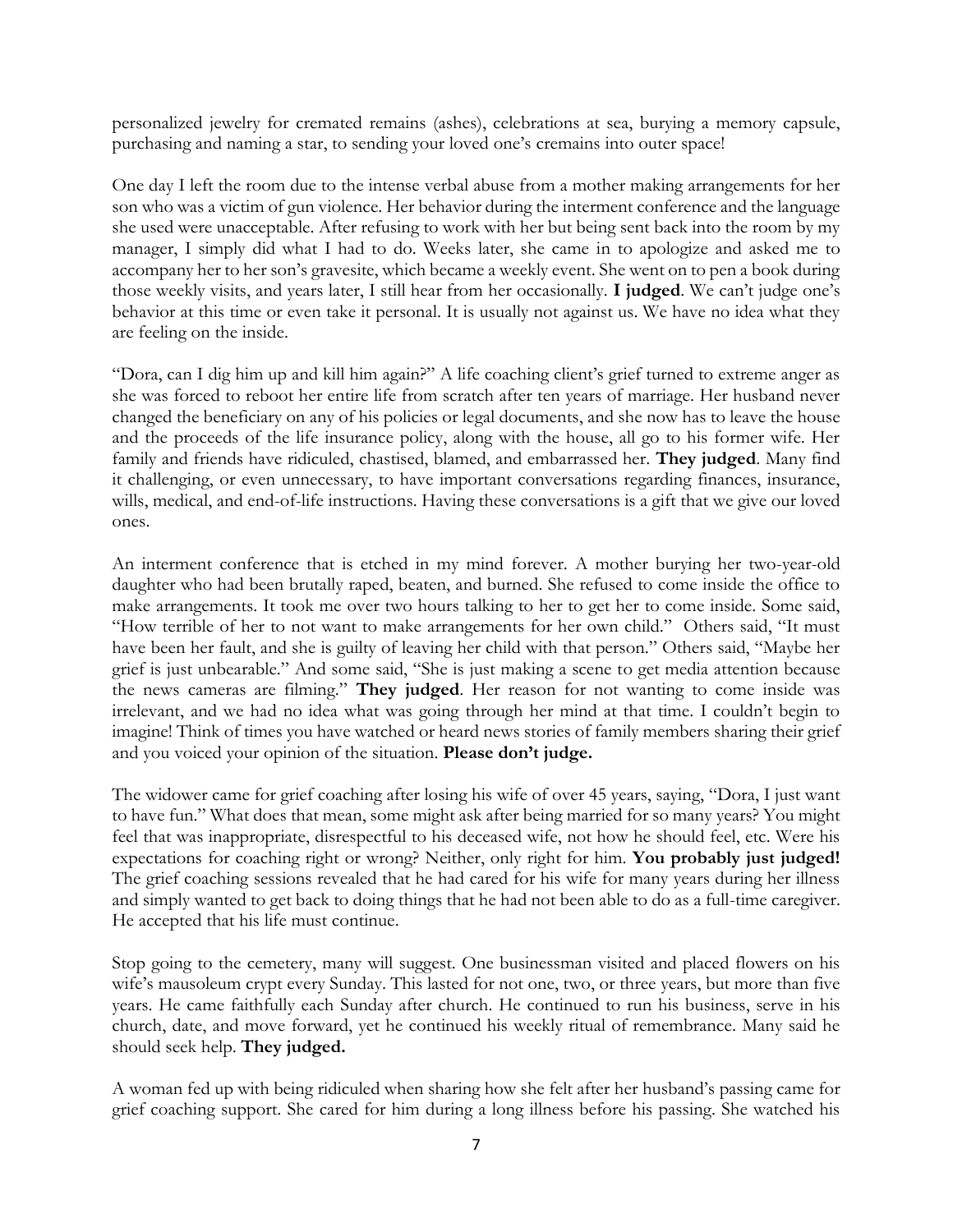body, mind, and desire to live deteriorate. She put her life on hold to give him 24/7 care and attention. "Dora, they keep telling me to stop saying that I feel a sense of relief. Is it wrong to feel this way? Am I grieving incorrectly? Am I not following the proper stages of grief?" **They judged.** There is no right or wrong way to grieve, and everyone's emotional response to loss is their own. No cookie-cutter approach, no one size fits all. Grief is not linear!

What about signs, dreams, birds, butterflies, spirits, or strange unexplainable phenomena? Before leaving the house for my mother's funeral service, I felt the need to take a walk around the corner… no real reason why. Coming back, a dime fell on the ground in front of me. I didn't have a purse, no coat on, no pockets, and nothing in my hands. I looked up, and there was only the tree that I was under. What? How could a dime fall from the tree? I picked it up and headed back. As I opened the front door, what? Another dime on the doorstep! This dime phenomenon continues to this very day and validates my continued bond and connection to my mother. **Please don't judge me**.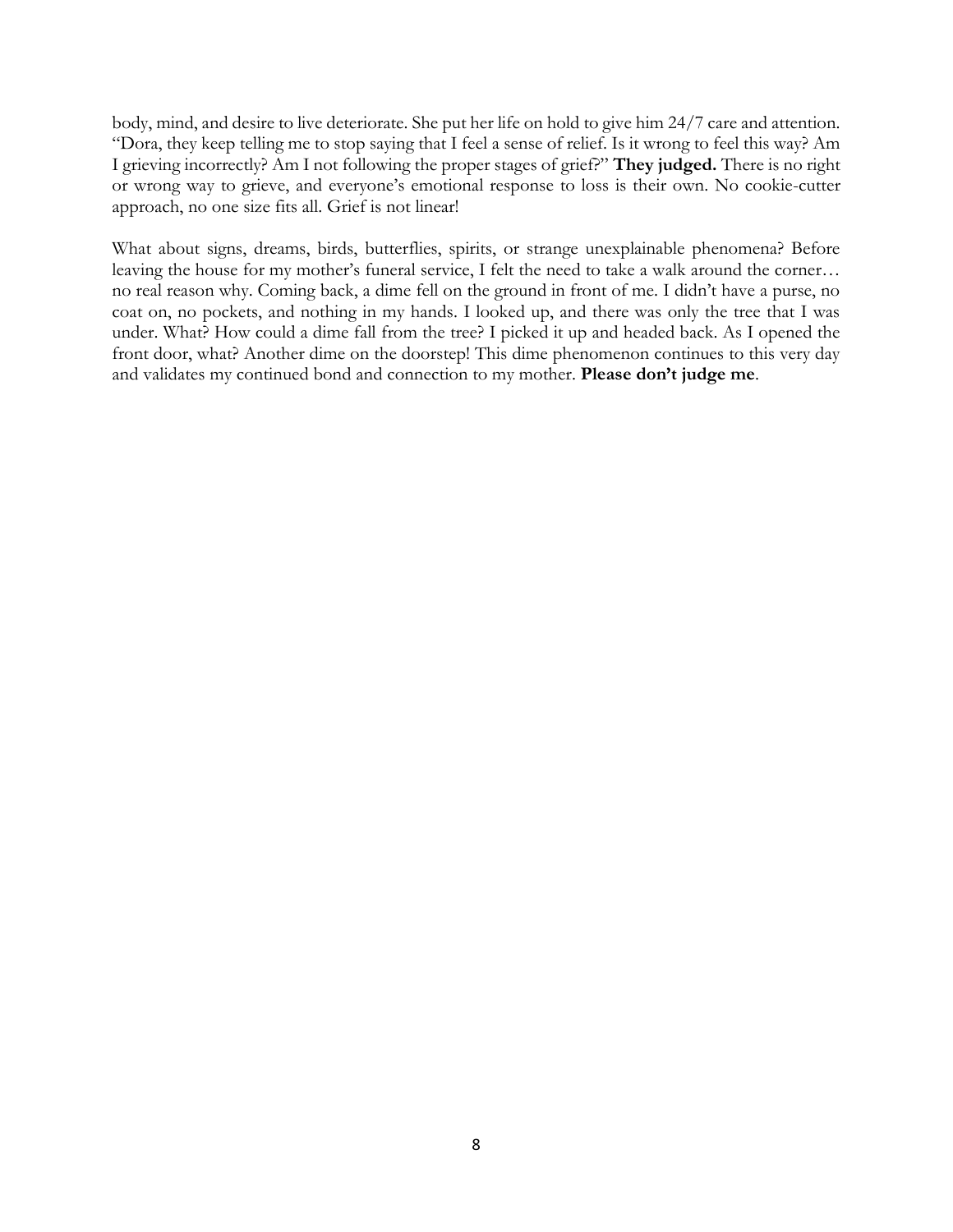#### **THE DOMINO EFFECT**

The loss of someone you love can often lead to a domino effect of subsequent losses resulting from the death. Secondary losses are often overlooked and misunderstood as others only focus on the loss of the person.

A widow might experience the following secondary losses:

- Loss of identity as a couple
- Loss of income/financial security
- Loss of support systems
- Loss of faith/belief system/spirituality
- Loss of intimacy
- Loss of dreams for the future
- Loss of confidence
- Loss of companionship
- Loss of decision making
- Loss of self-worth
- Loss of purpose
- Loss of sense of belonging
- Loss of relationships

It can be challenging to come to terms with feeling robbed of your hopes, dreams, and expectations for your life. Still, you must allow yourself to grieve any secondary losses and make any necessary adjustments or changes. Be open to sharing your feelings and seek support when needed.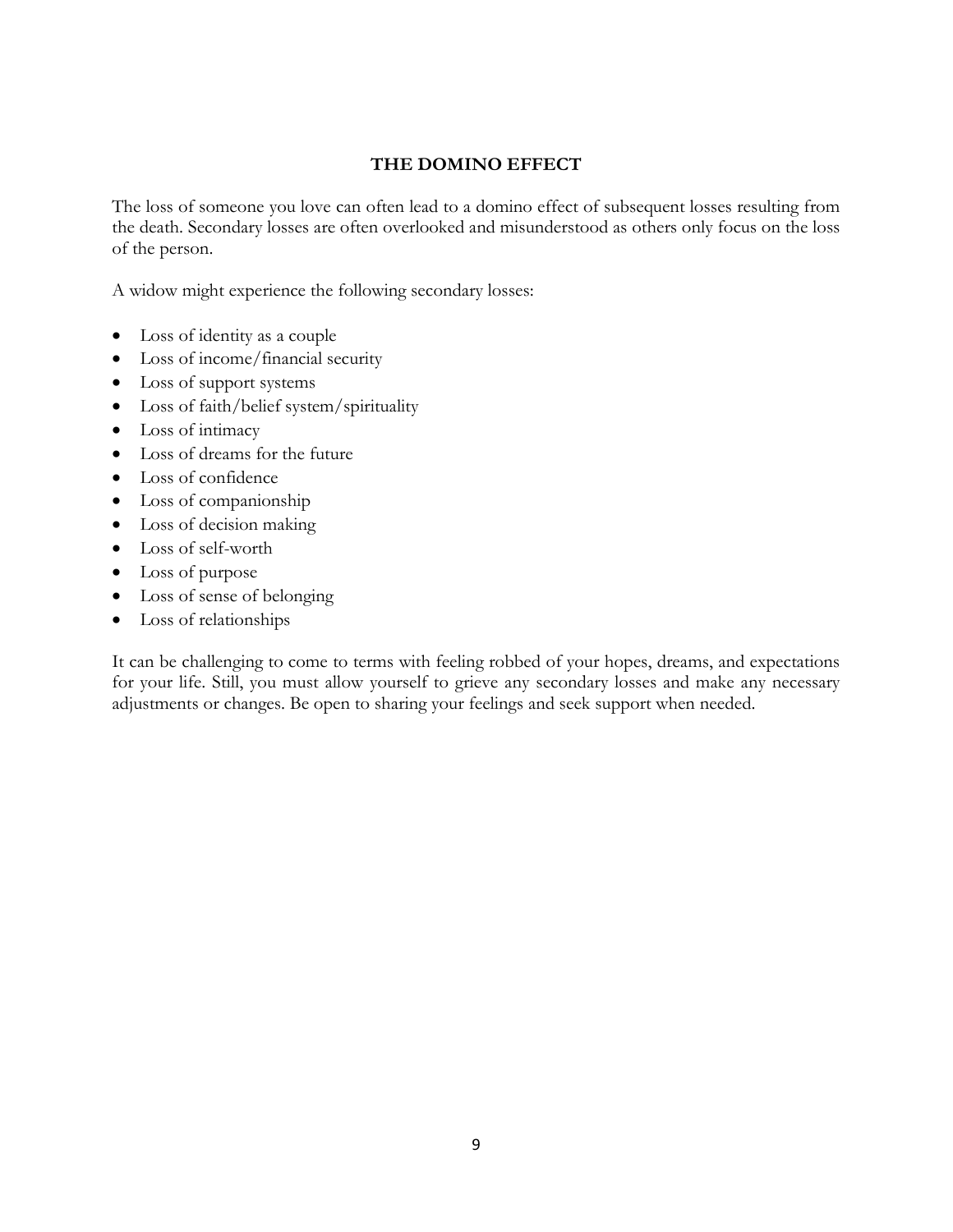#### **I DON'T HAVE THE PLAGUE**

No one can truly understand or define the significance of the love you shared and the impact of your loss. Even more painful than saying all the wrong things or judging is avoidance. The reality of the death really doesn't set in and reveal its permanence until the doorbell stops ringing, the house is quiet, no more meals are being delivered, the phone rings and text messages have slowed down, the bed is empty, and everyone else has returned to their life as usual. You will still need support during the weeks, months, and even years after your loss, and on many occasions, you might feel alone, isolated, or even forgotten.

Has everyone forgotten about me? Do they remember that I am all alone? So much paperwork to do and no one cares or offers to help me. Wow, am I really a widow? Are my children really fatherless? Oh, to only hear the sound of Mommy again and the cries to go outside and play. Will they invite me to the graduation and give me his diploma in his honor? I no longer have my wife to cook, clean, and care for me. What do I do? When I go back to church, will they look at me funny, make me sad, or ignore me? What does the bank mean that the mortgage is past due? It's the first birthday without him, but no one remembered. It's the one-year anniversary of my baby's death and no one has called to check on me. How dare they not invite me to the family gathering? No one even mentions my son's name anymore. **I don't have the plague.**

I walk into a room full of chatter, laughs, and conversations, and everything stops. It's so quiet you can hear a pin drop. Some look at me and drop their heads. Others turn away. **I don't have the plague.**

It's not our fault that we respond this way. We don't know what to say, and we don't want to upset the grieving individual by bringing up the subject. The truth is that they really do want you to talk about their loved ones. Don't be afraid to share your memorable moments. They want to know that you care, that their loved one mattered to you and impacted your life. They want to hear your stories that maybe they've never heard before. Share your fondest memory, when you first met, how they made you laugh, and the impact they had on your life.

#### **Look at me. Talk to me. I am not invisible. I do not have the plague. Please mention my loved one's name! Can I hear you say his name? Please mention her name. It won't make me sad. It will actually make me smile.**

Gloria Vanderbilt's son, Carter, died by suicide at age 23. In a June 2019 People Magazine article, she said, "Some people… who knew Carter will start to talk about him and then say, 'Oh, I'm sorry.' And I say, 'No, I love to talk about him. More, more, more.' Because that brings him alive, and it brings him closer, and it means that he hasn't been forgotten."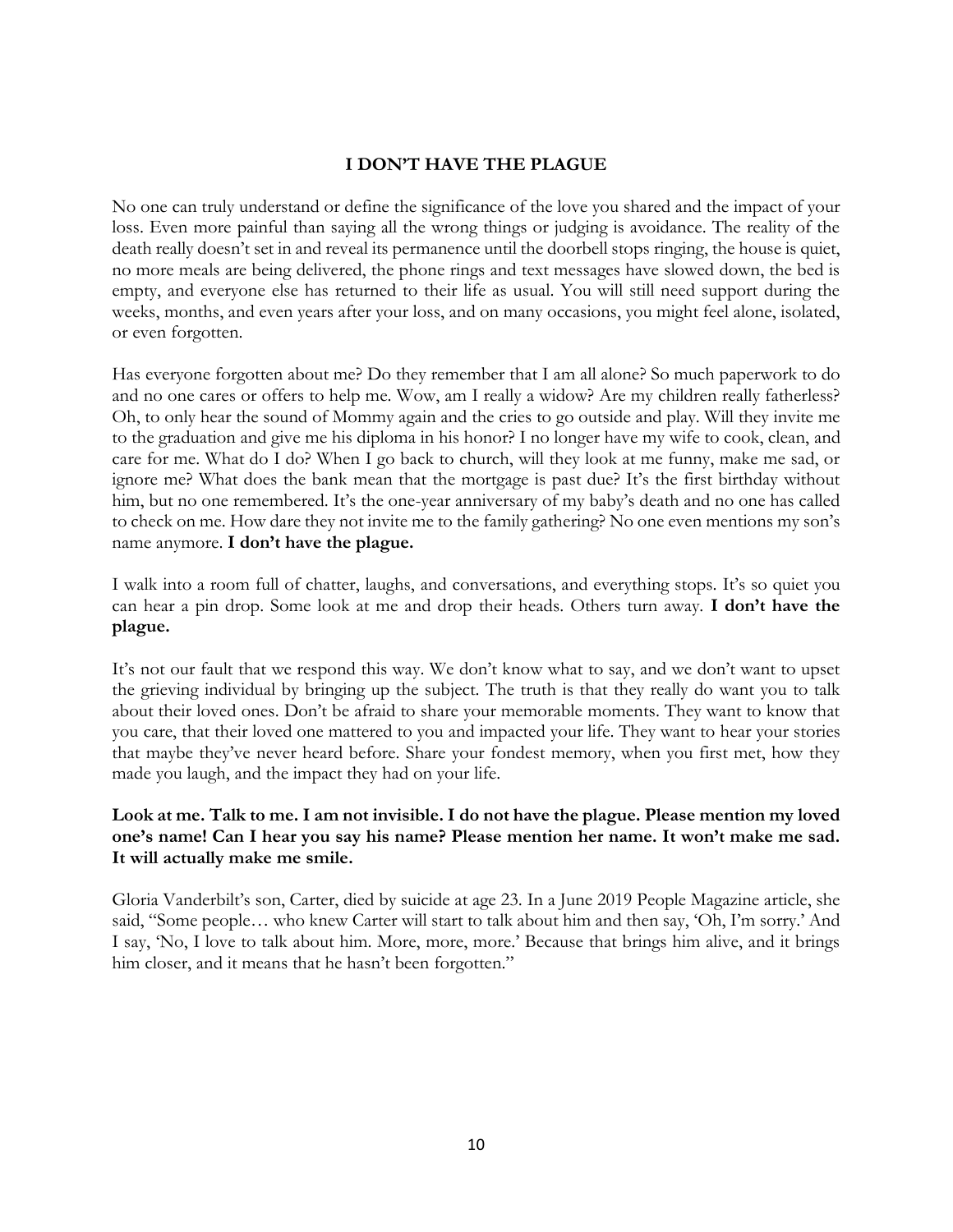## **ABOUT THE AUTHOR**

Dora Carpenter blends her years of experience working with hundreds of families in the death care industry and her personal experiences with loss and grief to coach, train, and certify grief coaches. She says that grief is not to be fixed or cured but is a necessary part of the experience of transitioning from a place of despair to one of hope.

After being denied by her employer the opportunity to provide grief support to families, she trained as a grief coach and began offering no-cost community grief support at her local libraries. Her mission is to help individuals move from pain to peace, heartbreak to happiness, and grief to gratitude in the shortest time possible.

Coach Dora is a certified professional coach, author, speaker, and former licensed Feel the Fear and Do It Anyway® trainer. As Founder of the Institute of Professional Grief Coaching (IOPGC) and the International Coaching Federation (ICF)-accredited From Grief to Gratitude Coach Certification Program, Dora Carpenter has been recognized as a luminary and pioneer in the grief coach certification movement. She has trained and certified grief coaches in the United States, Canada, Qatar, Cayman Islands, Spain, Brazil, Kuwait, Slovak Republic, Kenya, and Pakistan.

A native Washingtonian, Strayer University graduate, mother, and grandmother, Dora resides in Washington, D.C. Currently practicing retirement, Coach Dora says that her purpose on this earth includes service to others, compassion, and love.